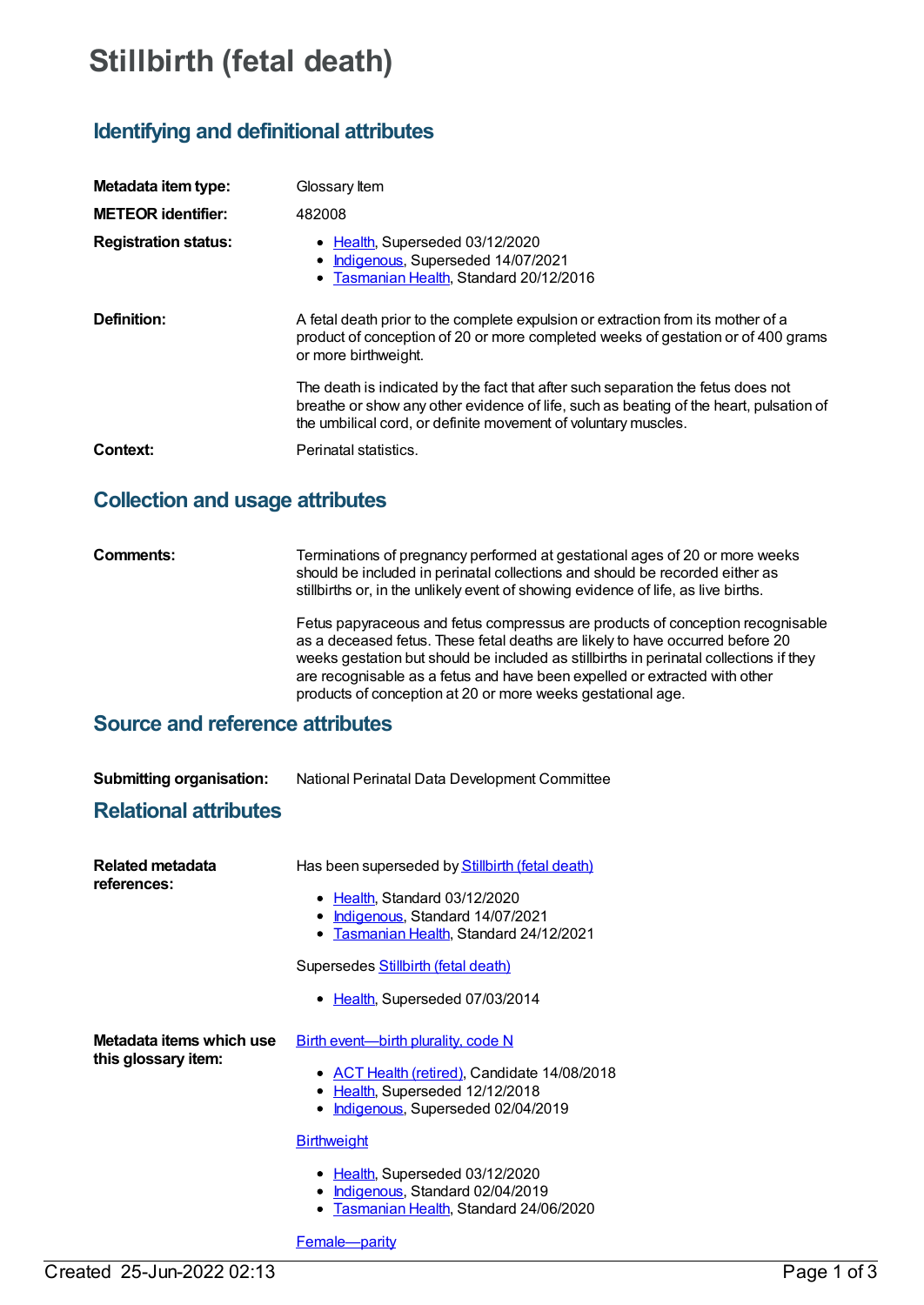- ACT Health [\(retired\)](https://meteor.aihw.gov.au/RegistrationAuthority/9), Candidate 14/08/2018
- [Health](https://meteor.aihw.gov.au/RegistrationAuthority/12), Superseded 12/12/2018
- **[Tasmanian](https://meteor.aihw.gov.au/RegistrationAuthority/15) Health, Superseded 03/07/2020**

#### [Female—parity](https://meteor.aihw.gov.au/content/696258)

- [Health](https://meteor.aihw.gov.au/RegistrationAuthority/12), Superseded 03/12/2020
- **[Tasmanian](https://meteor.aihw.gov.au/RegistrationAuthority/15) Health, Superseded 11/06/2021**

#### [Female—parity,](https://meteor.aihw.gov.au/content/696262) total pregnancies N[N]

- [Health](https://meteor.aihw.gov.au/RegistrationAuthority/12), Superseded 03/12/2020
- [Tasmanian](https://meteor.aihw.gov.au/RegistrationAuthority/15) Health, Superseded 11/06/2021

#### [Female—parity,](https://meteor.aihw.gov.au/content/501710) total pregnancies N[N]

- ACT Health [\(retired\)](https://meteor.aihw.gov.au/RegistrationAuthority/9), Candidate 14/08/2018
- [Health](https://meteor.aihw.gov.au/RegistrationAuthority/12), Superseded 12/12/2018
- **[Tasmanian](https://meteor.aihw.gov.au/RegistrationAuthority/15) Health, Superseded 03/07/2020**

#### [Perinatal](https://meteor.aihw.gov.au/content/510127) DSS 2014-15

• [Health](https://meteor.aihw.gov.au/RegistrationAuthority/12), Superseded 13/11/2014

### [Perinatal](https://meteor.aihw.gov.au/content/581388) DSS 2015-16

• [Health](https://meteor.aihw.gov.au/RegistrationAuthority/12), Superseded 04/09/2015

#### [Perinatal](https://meteor.aihw.gov.au/content/605250) NBEDS 2016-17

• [Health](https://meteor.aihw.gov.au/RegistrationAuthority/12), Superseded 05/10/2016

#### [Perinatal](https://meteor.aihw.gov.au/content/654975) NBEDS 2017-18

• [Health](https://meteor.aihw.gov.au/RegistrationAuthority/12), Superseded 02/08/2017

#### [Perinatal](https://meteor.aihw.gov.au/content/668809) NBEDS 2018-19

• [Health](https://meteor.aihw.gov.au/RegistrationAuthority/12), Superseded 12/12/2018

### [Perinatal](https://meteor.aihw.gov.au/content/694991) NBEDS 2019–20

• [Health](https://meteor.aihw.gov.au/RegistrationAuthority/12), Superseded 20/11/2019

### [Perinatal](https://meteor.aihw.gov.au/content/716067) NBEDS 2020–21

• [Health](https://meteor.aihw.gov.au/RegistrationAuthority/12), Superseded 03/12/2020

### [Perinatal](https://meteor.aihw.gov.au/content/517456) NMDS 2014-18

• [Health](https://meteor.aihw.gov.au/RegistrationAuthority/12), Superseded 02/08/2017

### [Perinatal](https://meteor.aihw.gov.au/content/668811) NMDS 2018-19

- ACT Health [\(retired\)](https://meteor.aihw.gov.au/RegistrationAuthority/9), Candidate 14/08/2018
- [Health](https://meteor.aihw.gov.au/RegistrationAuthority/12), Superseded 12/12/2018

### [Perinatal](https://meteor.aihw.gov.au/content/694988) NMDS 2019–20

• [Health](https://meteor.aihw.gov.au/RegistrationAuthority/12), Superseded 03/12/2020

### [Perinatal](https://meteor.aihw.gov.au/content/716081) NMDS 2020–21

• [Health](https://meteor.aihw.gov.au/RegistrationAuthority/12), Superseded 03/12/2020

### Pregnancy--- birth plurality, code N

- [Health](https://meteor.aihw.gov.au/RegistrationAuthority/12), Superseded 03/12/2020
- [Indigenous](https://meteor.aihw.gov.au/RegistrationAuthority/6), Superseded 14/07/2021

### [Product](https://meteor.aihw.gov.au/content/684793) of birth

• [Health](https://meteor.aihw.gov.au/RegistrationAuthority/12), Superseded 03/12/2020